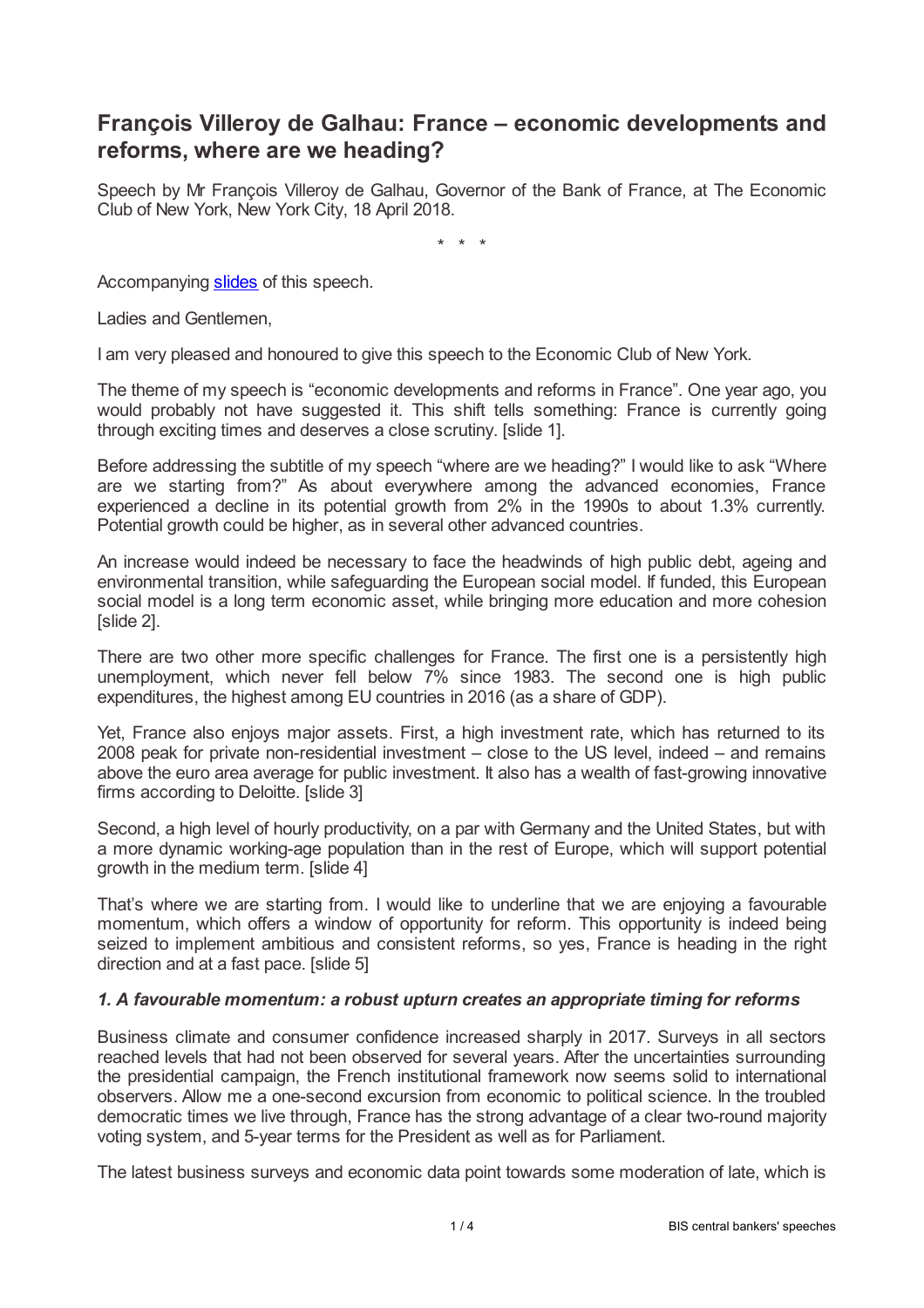not specific to France but also seen in other euro area economies. GDP growth in the first quarter could thus prove somewhat softer than previously anticipated. However, the underlying momentum remains solid and broad-based, and we interpret recent data as reflecting a temporary pull-back from the very strong and above-trend pace recorded in the second half of last year. It does not alter the inflation outlook over the medium term horizon that is relevant for our monetary policy. [slide 6]

Against this backdrop, we forecast GDP growth in France to remain robust in 2018, at 1.9%, after 2.0% in 2017, and to stabilize at around 1.6%-1.7% per year in 2019–20, which would remain above potential. Thanks to this performance, the output gap is expected to close in 2019. The engines of growth should be more balanced. Household consumption is expected to accelerate somewhat, with significant gains in the purchasing power of households of + 1.5% to 2% per annum. In particular, the tax measures set out in the budget laws should help to boost household income from the end of 2018. Total investment should lose some momentum but remain a significant contributor to output growth. And as exports pick up, the contribution of external trade should turn neutral. [slide 7]

The performance on the labour market has been very encouraging as well.

The unemployment rate decreased from 10.0% at end 2016 to 8.9% at end 2017 on the back of job creations of around 250K in the private sector, which exceeded expectations. In this context, the unemployment rate is expected to further decline and hit at end-2020 (7.9% in 2020 Q4) its lowest level since end-2008. [slide 8]

This economic recovery and higher inflation in France as well as in the euro area as a whole (1.7% and 1.3% respectively for year-on-year harmonised inflation rates in March) have been decisively supported by our non-standard monetary policy measures. We are now following our central course of gradual normalization. And there is at present a high convergence in our views within the Governing council: whether our net asset purchases stop in September or December is not a deep existential question. Along with this clear sequencing of gradual normalisation, we also agree that our monetary policy will remain accommodative for an extended period of time. In particular, keeping a sizeable stock of assets is key for easing financial conditions over a long horizon by compressing term premia.

So we are predictable, but we are not precommited. What could slow down this course of gradual normalisation? Certainly not fiscal dominance: let me be crystal clear, nobody should expect us to delay a warranted monetary normalisation in order to accommodate the debt problems of any Member state. Instead, we should pay close attention to a possible cumulative risks scenario, the likelihood of which has increased recently: an adverse loop of protectionist threats, unfavourable exchange rate movements, and abrupt financial markets corrections. Such a negative loop would tighten financial conditions, and deteriorate the growth outlook in the Eurozone. Our monetary policy stance would then have to be adapted, depending on the ultimate impact on inflation prospects.

In any case, this cyclical expansion provides an appropriate timing for reforms, especially for those that may be costly in a downturn, such as reduction in public expenditures and labour market reforms. The growth and employment performances of other European countries [slide 9] in recent years show that implementing deep reforms can have large payoffs. In Spain, for instance, significant reforms were implemented between 2010 and 2012 to reduce the duality of the labour market, to increase labour flexibility for firms and to strengthen active labour market policies. There have been some short-term employment costs, but France would not have to face these costs in the current upturn thanks to the supportive medium prospects, and could enjoy major benefits from structural reforms.

## *2. This momentum is being harnessed to implement ambitious and consistent reforms.* [slide 10]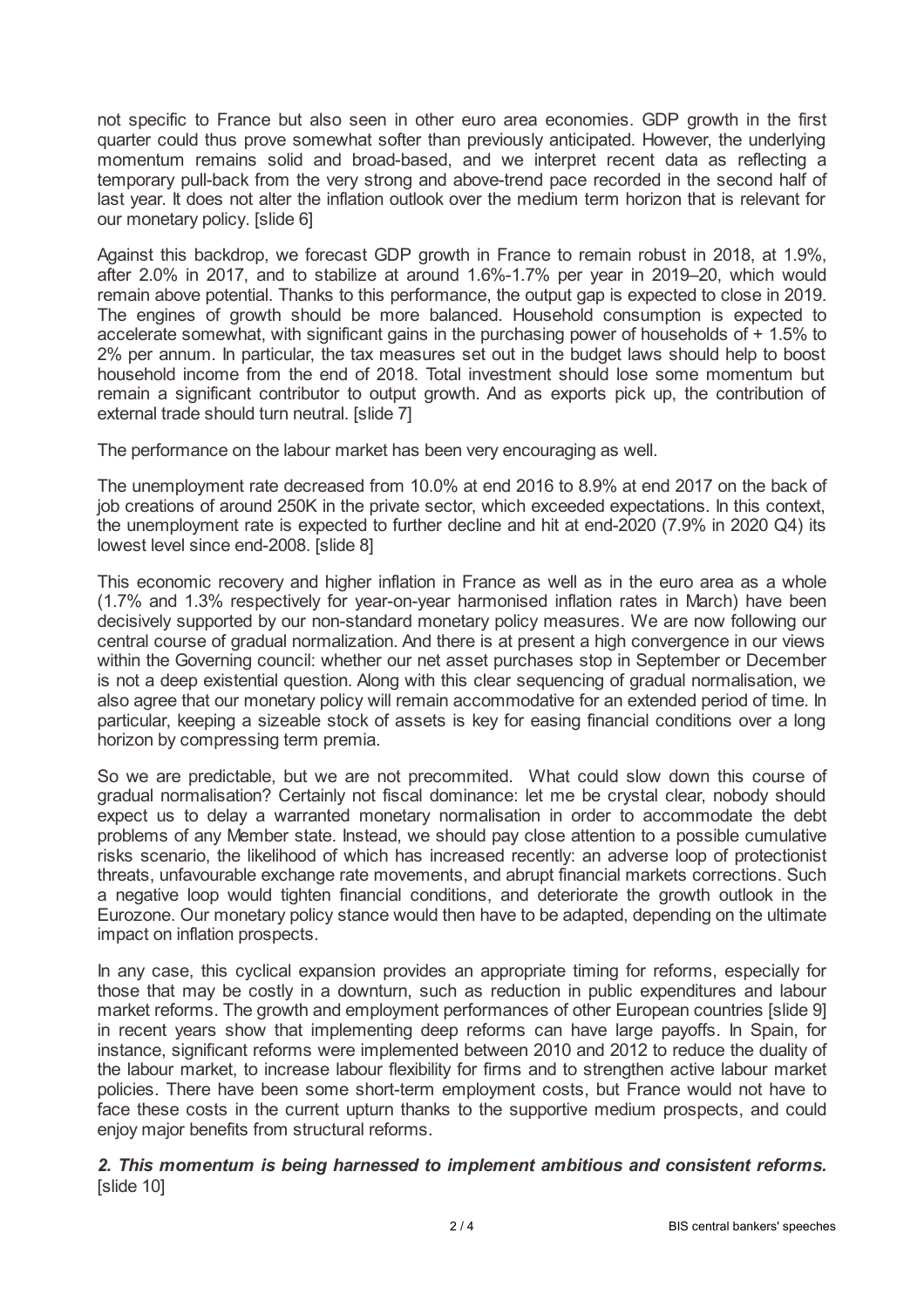However, to take advantage from these benefits, there is a need for consistent structural reforms. The success of the reforms will indeed hinge on perseverance – as no reform has a one-year pay-back – and on their overall consistency, as all reforms are in a close interaction. Let me start first with the interaction between the public debt, efficient public spending and the tax system.

Although some progress has already been achieved, structural public finance reforms are still needed. Thanks to the strong economic growth in 2017, the headline deficit fell below the 3% threshold, reaching 2.6% of GDP, and finally complies with the Stability and Growth Pact deficit rule. A tax reform was voted last Fall, lowering the tax burden on companies and on capital: the corporate tax rate will gradually fall from 33% to 25% in 2022 and personal capital income will be taxed by a flat rate from 2018. And last week, the French government published its revised medium-term targets: the public deficit is projected to turn into a slight surplus by 2022, while the public debt-to-GDP ratio – which reached 97.0% of GDP in 2017 – would decline by almost 8 percentage points at the same 5-year horizon. This ambition is very welcome but the better-thanexpected results of 2017 should not make us complacent about the remaining challenges. Even with favourable cyclical conditions and persistently above-trend GDP growth forecasts, the success of the consolidation strategy will depend on capping public spending growth. The government projects public spending to increase in real terms by around 0.25% per annum (on average) between 2019 and 2022, compared to +1.1% in 2017–2018. Achieving this significant change is necessary and will require additional efforts, which are not yet specified. Public expenditure needs to be made more efficient, in particular on social protection spending, which include pensions and unemployment benefits and which constitute the bulk of the difference between French and German public spending ratio, as can be seen on the graph. [slide 11]

Second, I would like to emphasise the interaction between labour market and education reforms.

Ambitious labour market reforms have been implemented, aiming at increasing employment flexibility. The negotiation space given to social partners for decision-making, especially at firm level, has been widened. This could reconcile efficiency and worker protection, as we see it in Northern Europe. Staff-representation obligations have been simplified by the creation of a single representative body instead of three, which enlarges the negotiation field and hence eases compromise. Finally, the uncertainties of labour disputes have been eased with a cap on severance pay in case of abusive lay-off and a new type of collective layoff by mutual consent. [slide 12]

To yield its benefits, increased flexibility on the labour market requires greater adaptability of skills through a better-functioning lifelong training and apprenticeship system. Without adaptability of skills, the higher layoff rate due to increased flexibility could push up structural unemployment, as unemployed workers deprived from appropriate skills may not find a new job. On the contrary, combining flexibility and skill adaptability will lead to a higher job turnover, but also to a better allocation of labour and a lower structural unemployment. Currently, the French lifelong training system is unable to provide the appropriate skills, as shown by the disconnection between job vacancies and the unemployment rate, here on an inverted scale. Unfilled vacancies represented more than 200 000 lost jobs in 2017. Apprenticeship is insufficiently developed, resulting in a high youth unemployment rate. Lifelong training and the apprenticeship system are currently being reformed, with ambitious and accurate proposals by the government. The lifelong training reform will strengthen training rights, especially for the least qualified and the unemployed. It will simplify arrangements for businesses and streamline the governance and financing of the system, while 14bn € will be dedicated to it in the 5-year investment plan. Add the announced bold plan for primary and secondary education, as well as for the access to University, and you can really expect that the French labour market and skills will dramatically improve. [slide 13]

My final illustration is the interaction between labour and product market reforms. Labour and product market reform both imply an alleviation of red tape and ease business activity.